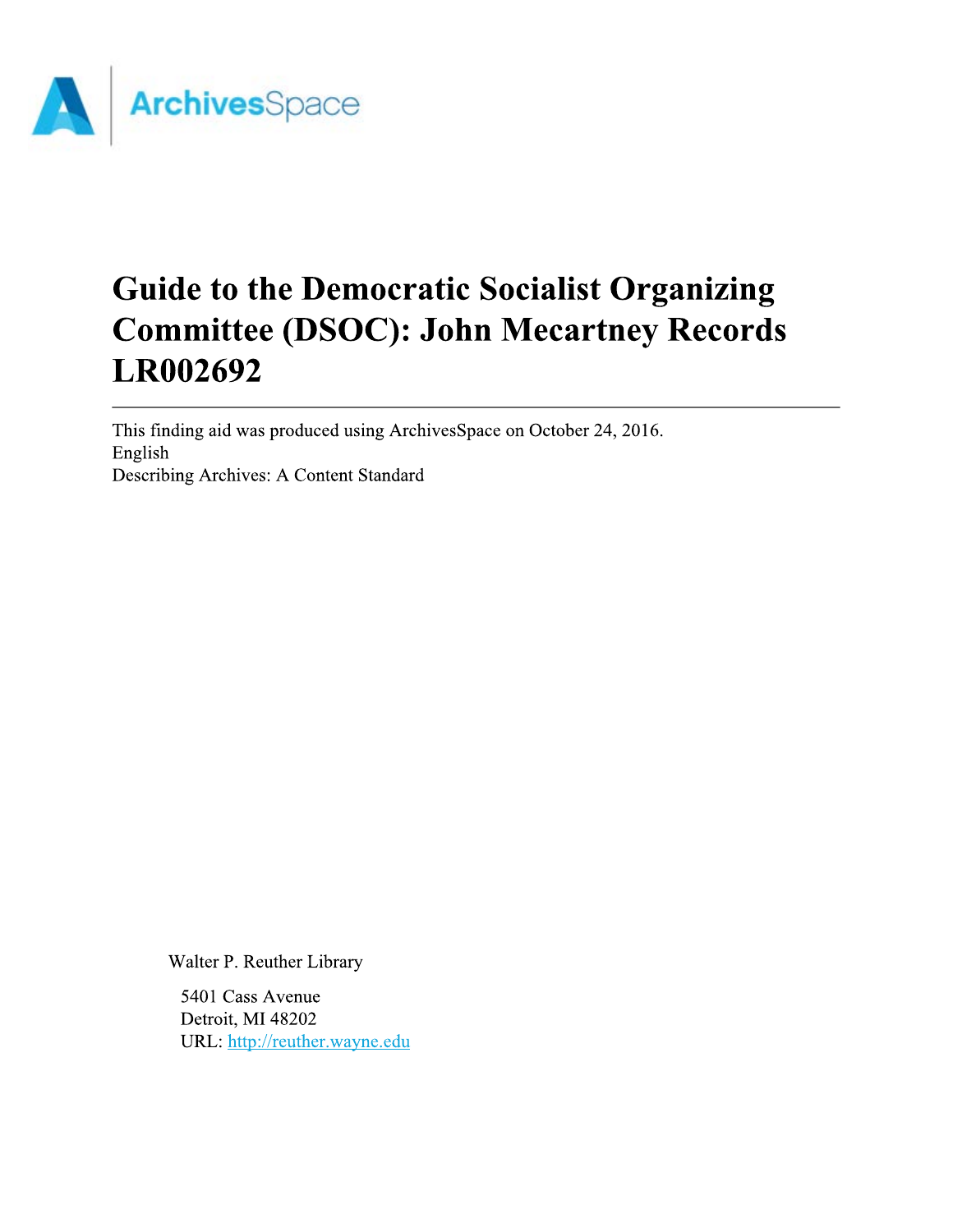# <span id="page-1-0"></span>**Table of Contents**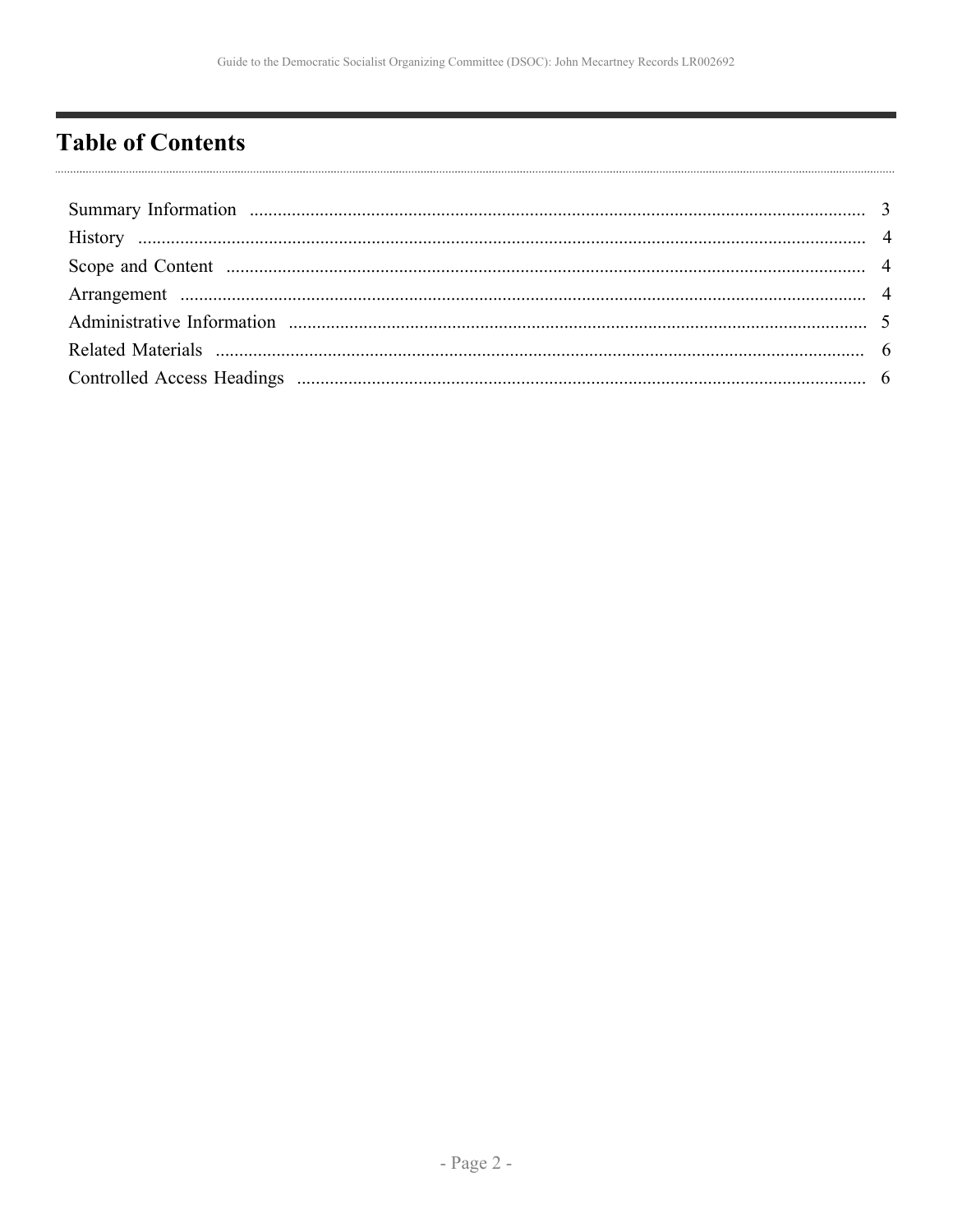# <span id="page-2-0"></span>**Summary Information**

| <b>Repository:</b>                  | Walter P. Reuther Library                                                                                                                                                                                                                                                                                                                                                                                                                                                                                                                                                                                                                                                                          |
|-------------------------------------|----------------------------------------------------------------------------------------------------------------------------------------------------------------------------------------------------------------------------------------------------------------------------------------------------------------------------------------------------------------------------------------------------------------------------------------------------------------------------------------------------------------------------------------------------------------------------------------------------------------------------------------------------------------------------------------------------|
| <b>Creator:</b>                     | Mecartney, John                                                                                                                                                                                                                                                                                                                                                                                                                                                                                                                                                                                                                                                                                    |
| <b>Title:</b>                       | Democratic Socialist Organizing Committee (DSOC): John Mecartney<br>Records                                                                                                                                                                                                                                                                                                                                                                                                                                                                                                                                                                                                                        |
| ID:                                 | LR002692                                                                                                                                                                                                                                                                                                                                                                                                                                                                                                                                                                                                                                                                                           |
| Date [inclusive]:                   | 1943-1985                                                                                                                                                                                                                                                                                                                                                                                                                                                                                                                                                                                                                                                                                          |
| Date [bulk]:                        | bulk                                                                                                                                                                                                                                                                                                                                                                                                                                                                                                                                                                                                                                                                                               |
| <b>Physical Description:</b>        | 2 Linear Feet (2 SB)                                                                                                                                                                                                                                                                                                                                                                                                                                                                                                                                                                                                                                                                               |
| <b>Physical Location:</b>           | $4S-E-3(7)$                                                                                                                                                                                                                                                                                                                                                                                                                                                                                                                                                                                                                                                                                        |
| Language of the<br><b>Material:</b> | English                                                                                                                                                                                                                                                                                                                                                                                                                                                                                                                                                                                                                                                                                            |
| Language of the<br><b>Material:</b> | Material entirely in English.                                                                                                                                                                                                                                                                                                                                                                                                                                                                                                                                                                                                                                                                      |
| Abstract:                           | John Mecartney (1922-2004) was a lifelong activist with civil rights,<br>peace and nonviolent defense and farm worker issues. He graduated<br>from Garrett Theological Seminary and served as a United Methodist<br>minister in Wisconsin. After receiving his Ph.D. from Northwestern<br>University he taught sociology and peace studies at Wayne State<br>University, University of Detroit Mercy, Bluffton College, and Albion<br>College. He was on the board of Methodists United for Peace with<br>Justice, as well as an active member of the Democratic Socialist<br>Organizing Committee (DSOC), Socialist Party of America (Socialist)<br>Party USA), and numerous other organizations. |

# **Citation Style**

"Democratic Socialist Organizing Committee (DSOC): John Mecartney Records, Box [#], Folder [#], Walter P. Reuther Library, Archives of Labor and Urban Affairs, Wayne State University"

**^** [Return to Table of Contents](#page-1-0)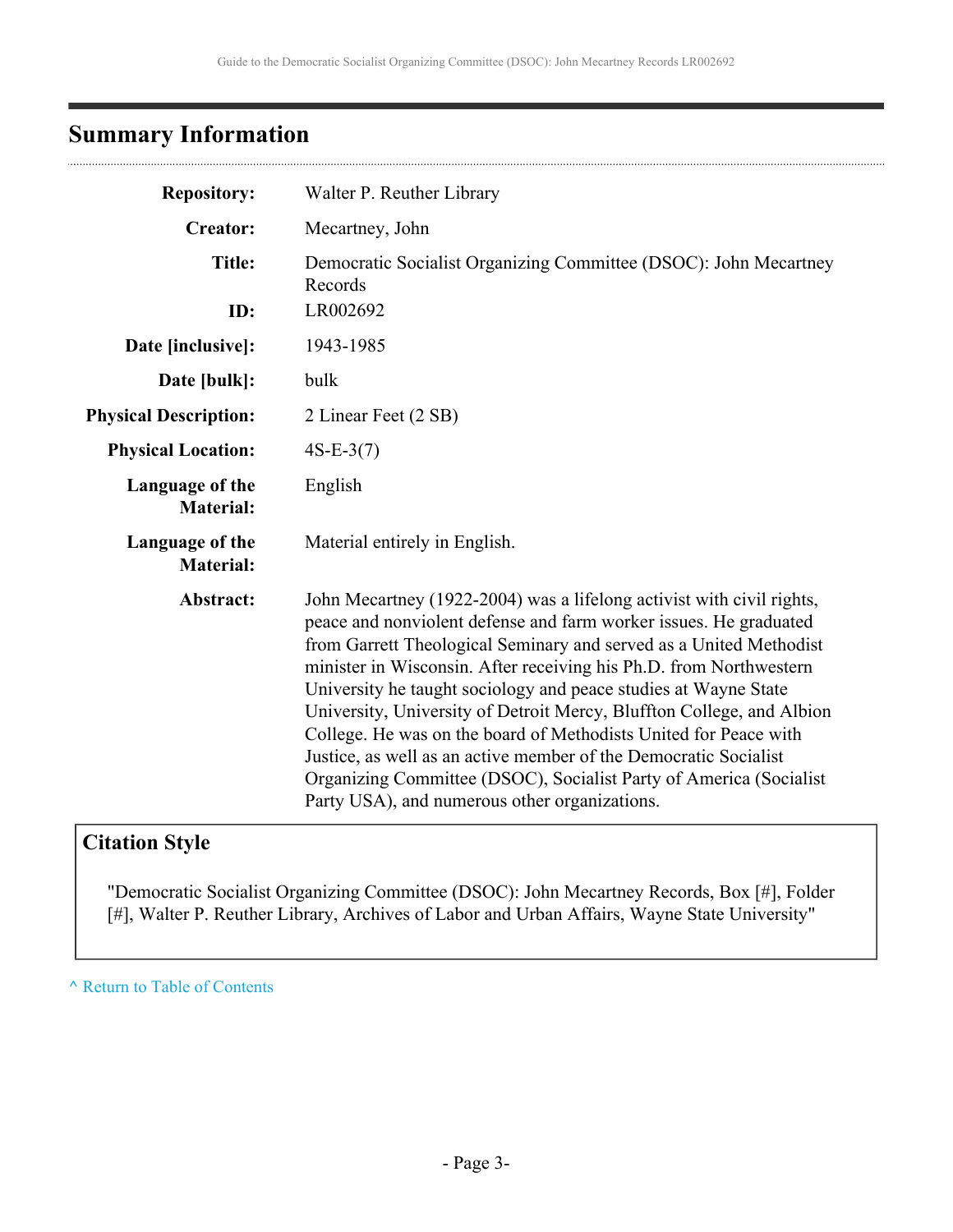### <span id="page-3-0"></span>**History**

The Democratic Socialist Organizing Committee (DSOC) emerged as part of a three way split of the Socialist Party of America, which started in 1972. The three resulting parties were: Social Democrats USA, Socialist Party USA, and the Democratic Socialist Organizing Committee.

In October 1973 the Democratic Socialist Organizing Committee had its founding convention and elected Michael Harrington, a former chairman of the Socialist Party of America, as their Chairman.

In 1982, DSOC merged with the New American Movement to form the Democratic Socialists of America.

**^** [Return to Table of Contents](#page-1-0)

### <span id="page-3-1"></span>**Scope and Content**

This collection consists of material collected by John Mecartney and is organized into 2 series. DSOC organizational records and publications, personal correspondence, notes written by John Mecartney, Socialist Party USA organizational records.

Series 1: John Mecartney Personal Papers and DSOC Records, 1965-1985. This series consists of personal correspondence; handwritten notes; newsletters, events, and mailings from his various organizations; DSOC organizational records, photographs, publications, and local chapters.

Series 2: General Subject Files, 1943-1977 This series consists of various socialist and political literature collected by John Mecartney, labor songbooks, and organizational records from the Socialist Party USA.

#### **^** [Return to Table of Contents](#page-1-0)

### <span id="page-3-2"></span>**Arrangement**

The collection is arranged into 2 series.

Folders in each series are simply listed by their location within each box. They are not arranged, so any given subject may be dispersed throughout several boxes within each series.

Series 1: John Mecartney Personal Papers and DSOC Records, 1965-1985 (Box 1)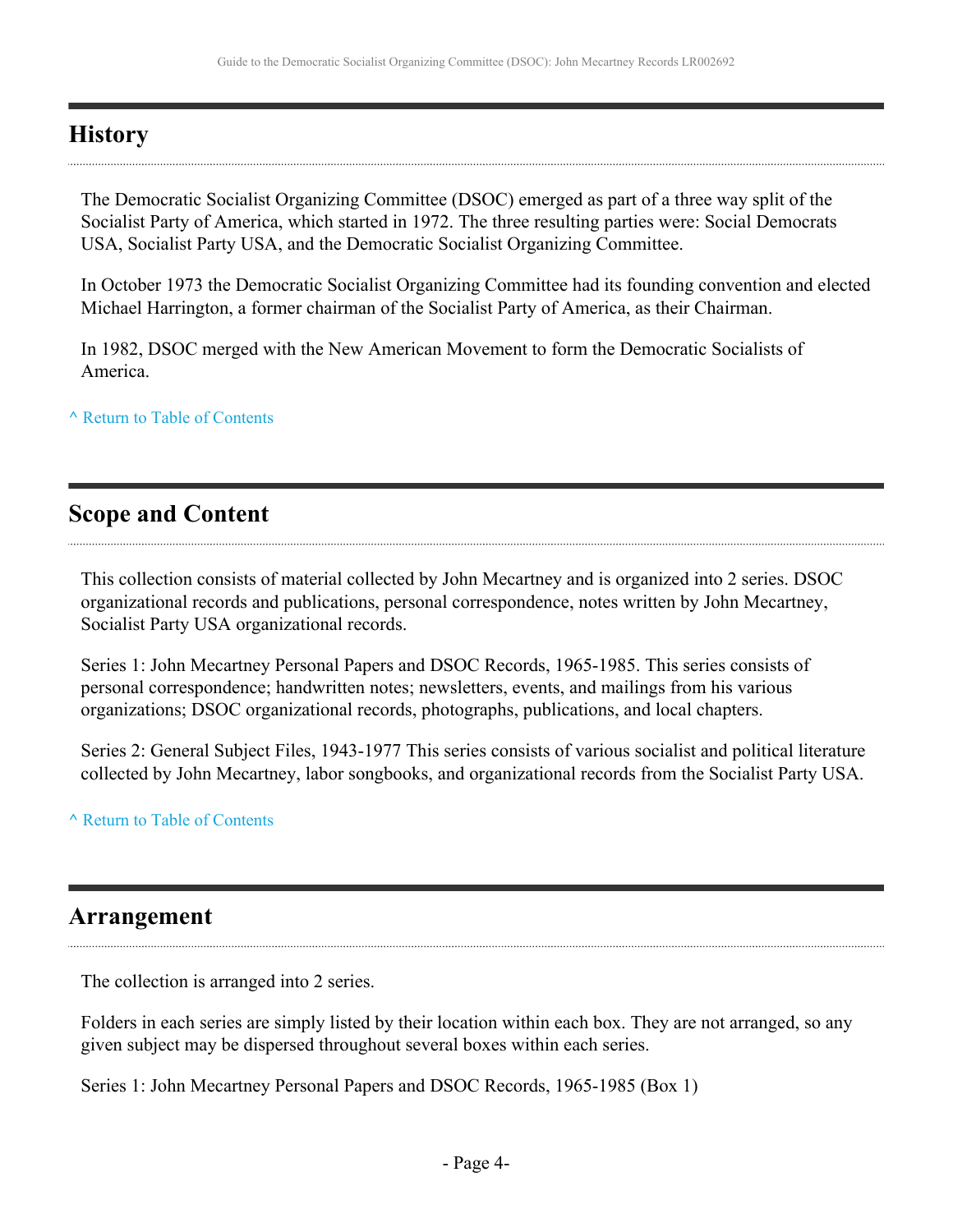Series 2: General Subject Files, 1943-1977 (Box 2)

**^** [Return to Table of Contents](#page-1-0)

# <span id="page-4-0"></span>**Administrative Information**

### **Publication Statement**

Walter P. Reuther Library

5401 Cass Avenue Detroit, MI 48202 URL:<http://reuther.wayne.edu>

### **Acquisition**

Donated by Mary Mecartney on May 02, 2016.

### **Processing History**

Processed and finding aid written by Elizabeth Nicholson on September 20, 2016.

#### **Access**

Collection is open for research.

#### **Use**

Refer to the Walter P. Reuther Library "Rules for Use of Archival Materials." Restrictions: Researchers may encounter records of a sensitive nature – personnel files, case records and those involving investigations, legal and other private matters. Privacy laws and restrictions imposed by the Library prohibit the use of names and other personal information which might identify an individual, except with written permission from the Director and/or the donor.

**^** [Return to Table of Contents](#page-1-0)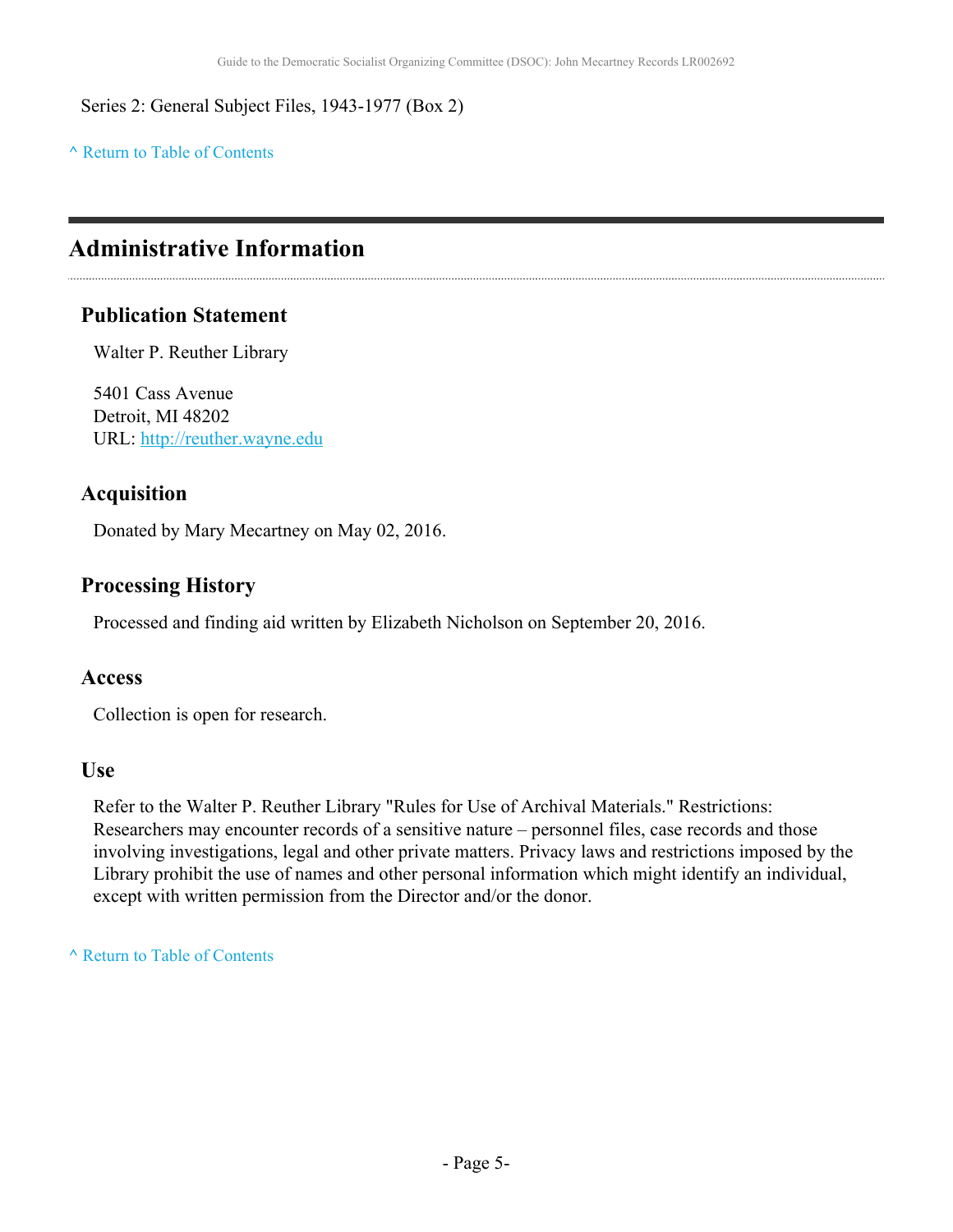# <span id="page-5-0"></span>**Related Materials**

### **Related Materials**

Democratic Left Newsletter, Democratic Socialists of America Records

**^** [Return to Table of Contents](#page-1-0)

# <span id="page-5-1"></span>**Controlled Access Headings**

- Socialism
- Mecartney, John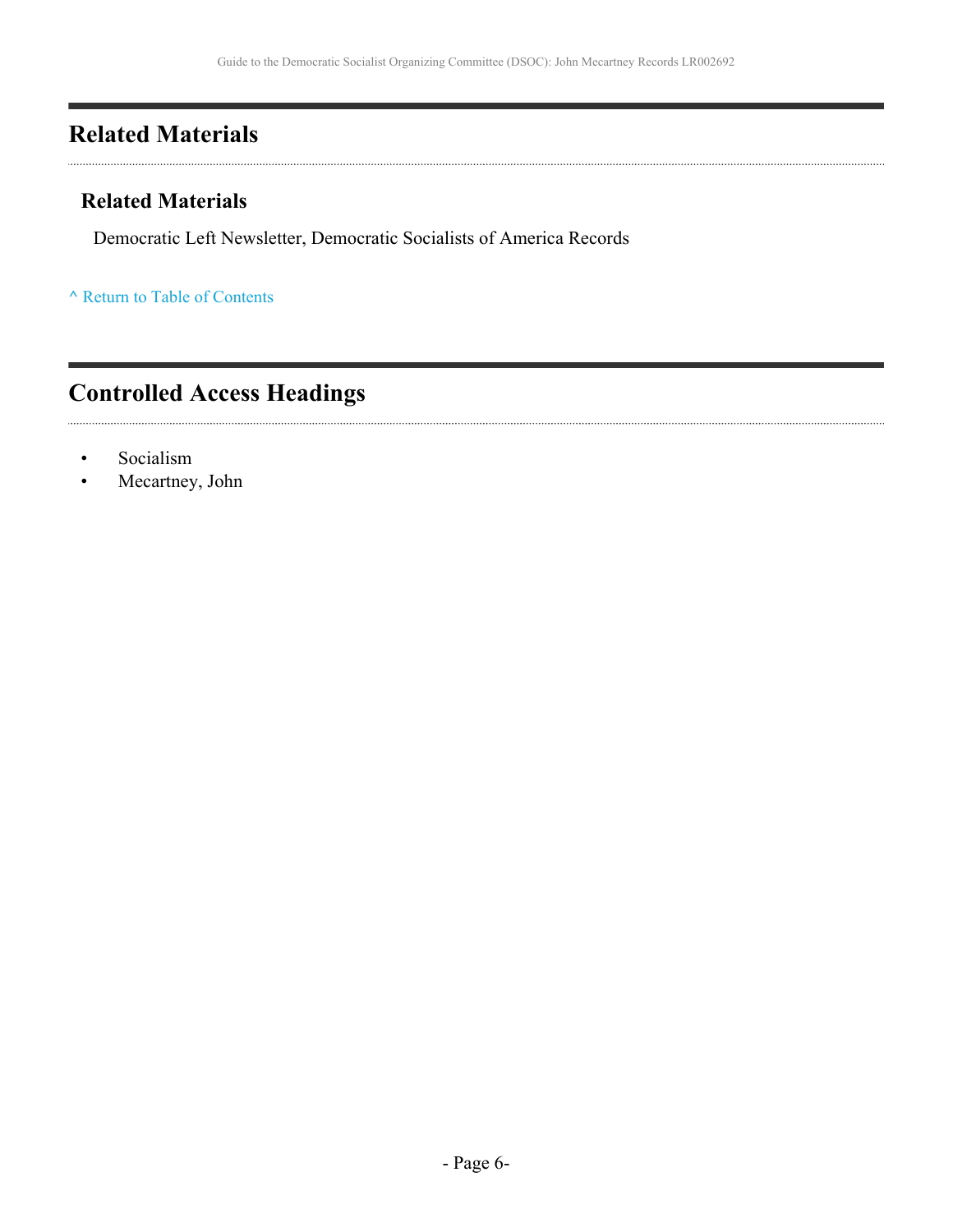### **Series I**

#### **Box 1**

- John Mecartney Correspondence; undated, 1971-1984
- John Mecartney Handwritten Notes; undated, 1972-
- John Mecartney: Newsletters, Events, Organizations; undated, 1965-1985
- John Mecartney: American Society of Christian Ethics;
- DSOC Publications and Flyers; undated, 1972-1982
- DSOC Conferences and Conventions; undated, 1973-
- DSOC 2nd National Convention; January 25-26, 1975
- DSOC Correspondence; 1972-1975
- DSOC National Office Meeting Minutes; 1973-1975
- DSOC National Statements and Reports; 1972-1975
- DSOC: Michael Harrington Literature and Photographs; undated, 1972-1979
- DSOC: Carl Shier; 1972-1976
- Articles about DSOC; 1972-1979
- DSOC Bluffton College; 1973-1974
- DSOC Bluffton College; 1974-1975
- Bluffton College Newspaper "The Whitmarsum"; 1974-
- DSOC Bowling Green University; 1974
- DSOC Ohio; 1974-1975
- DSOC Michigan; 1979-1982
- DSOC Wisconsin; 1974
- DSOC Regional Newsletters; 1974-1975
- DSOC Religious Caucus; 1973-1975
- DSOC Publication "The Democratic Left"; 1973-1977
- DSOC Publication "The Democratic Left"; 1978-1983
- DSOC Members and Mailing Lists; 1970s

#### **Series II**

#### **Box 2**

- Labor and Other Songs; undated
- Socialist and Other Political Literature; undated
- Socialist and Other Political Literature; 1943-1972
- Socialist and Other Political Literature; 1973
- Socialist and Other Political Literature; 1974
- Socialist and Other Political Literature; 1975
- Socialist and Other Political Literature; 1976-1977